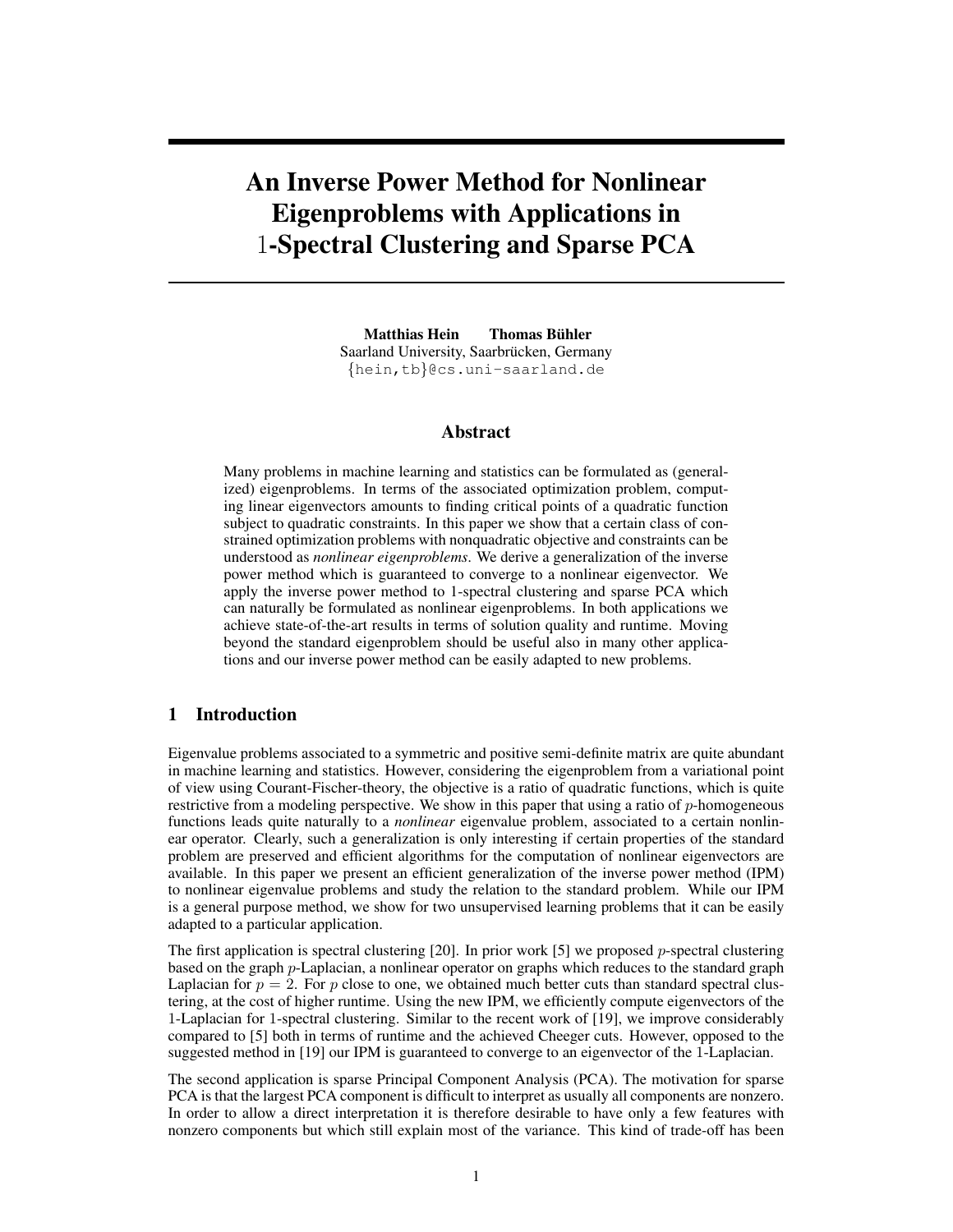widely studied in recent years, see [15] and references therein. We show that also sparse PCA has a natural formulation as a nonlinear eigenvalue problem and can be efficiently solved with the IPM.

All proofs had to be omitted due to space restrictions and can be found in the supplementary material.

#### 2 Nonlinear Eigenproblems

The standard eigenproblem for a symmetric matric  $A \in \mathbb{R}^{n \times n}$  is of the form

$$
Af - \lambda f = 0,\tag{1}
$$

where  $f \in \mathbb{R}^n$  and  $\lambda \in \mathbb{R}$ . It is a well-known result from linear algebra that for symmetric matrices A, the eigenvectors of A can be characterized as critical points of the functional

$$
F_{\text{Standard}}(f) = \frac{\langle f, Af \rangle}{\|f\|_2^2}.
$$
 (2)

The eigenvectors of A can be computed using the Courant-Fischer Min-Max principle. While the ratio of quadratic functions is useful in several applications, it is a severe modeling restriction. This restriction however can be overcome using nonlinear eigenproblems. In this paper we consider functionals  $F$  of the form

$$
F(f) = \frac{R(f)}{S(f)},
$$
\n(3)

where with  $\mathbb{R}_+ = \{x \in \mathbb{R} \mid x \geq 0\}$  we assume  $R: \mathbb{R}^n \to \mathbb{R}_+$ ,  $S: \mathbb{R}^n \to \mathbb{R}_+$  to be convex, Lipschitz continuous, even and positively *p*-homogeneous<sup>1</sup> with  $p \ge 1$ . Moreover, we assume that  $S(f) = 0$  if and only if  $f = 0$ . The condition that R and S are p-homogeneous and even will imply for any eigenvector v that also  $\alpha v$  for  $\alpha \in \mathbb{R}$  is an eigenvector. It is easy to see that the functional of the standard eigenvalue problem in Equation (2) is a special case of the general functional in (3).

To gain some intuition, let us first consider the case where  $R$  and  $S$  are differentiable. Then it holds for every critical point  $f^*$  of  $F$ ,

$$
\nabla F(f^*) = 0 \qquad \Longleftrightarrow \qquad \nabla R(f^*) - \frac{R(f^*)}{S(f^*)} \cdot \nabla S(f^*) = 0 \; .
$$

Let  $r, s : \mathbb{R}^n \to \mathbb{R}^n$  be the operators defined as  $r(f) = \nabla R(f), s(f) = \nabla S(f)$  and  $\lambda^* = \frac{R(f^*)}{S(f^*)}$  $\frac{R(f)}{S(f^*)}$ we see that every critical point f <sup>∗</sup> of F satisfies the *nonlinear eigenproblem*

$$
r(f^*) - \lambda^* s(f^*) = 0,
$$
\n(4)

which is in general a system of nonlinear equations, as  $r$  and  $s$  are nonlinear operators. If  $R$  and  $S$ are both quadratic,  $r$  and  $s$  are linear operators and one gets back the standard eigenproblem  $(1)$ .

Before we proceed to the general nondifferentiable case, we have to introduce some important concepts from nonsmooth analysis. Note that  $F$  is in general nonconvex and nondifferentiable. In the following we denote by  $\partial F(f)$  the *generalized gradient* of F at f according to Clarke [9],

$$
\partial F(f) = \{ \xi \in \mathbb{R}^n \mid F^0(f, v) \ge \langle \xi, v \rangle, \quad \text{ for all } v \in \mathbb{R}^n \},
$$

where  $F^{0}(f, v) = \lim_{g \to f, t \to 0} \sup \frac{F(g+tv) - F(g)}{t}$  $t_t^{(f)}(t)$ . In the case where F is convex,  $\partial F$  is the subdifferential of F and  $F^0(f, v)$  the directional derivative for each  $v \in \mathbb{R}^n$ . A characterization of critical points of nonsmooth functionals is as follows.

**Definition 2.1** ([7]) *A point*  $f \in \mathbb{R}^n$  *is a critical point of*  $F$ *, if*  $0 \in \partial F$ *.* 

This generalizes the well-known fact that the gradient of a differentiable function vanishes at a critical point. We now show that the nonlinear eigenproblem (4) is a necessary condition for a critical point and in some cases even sufficient. A useful tool is the generalized Euler identity.

**Theorem 2.1** ([21]) Let  $R : \mathbb{R}^n \to \mathbb{R}$  be a positively p-homogeneous and convex continuous func*tion. Then, for each*  $x \in \mathbb{R}^n$  *and*  $r^* \in \partial R(x)$  *it holds that*  $\langle x, r^* \rangle = p R(x)$ *.* 

<sup>&</sup>lt;sup>1</sup>A function  $G : \mathbb{R}^n \to \mathbb{R}$  is positively homogeneous of degree p if  $G(\gamma x) = \gamma^p G(x)$  for all  $\gamma \ge 0$ .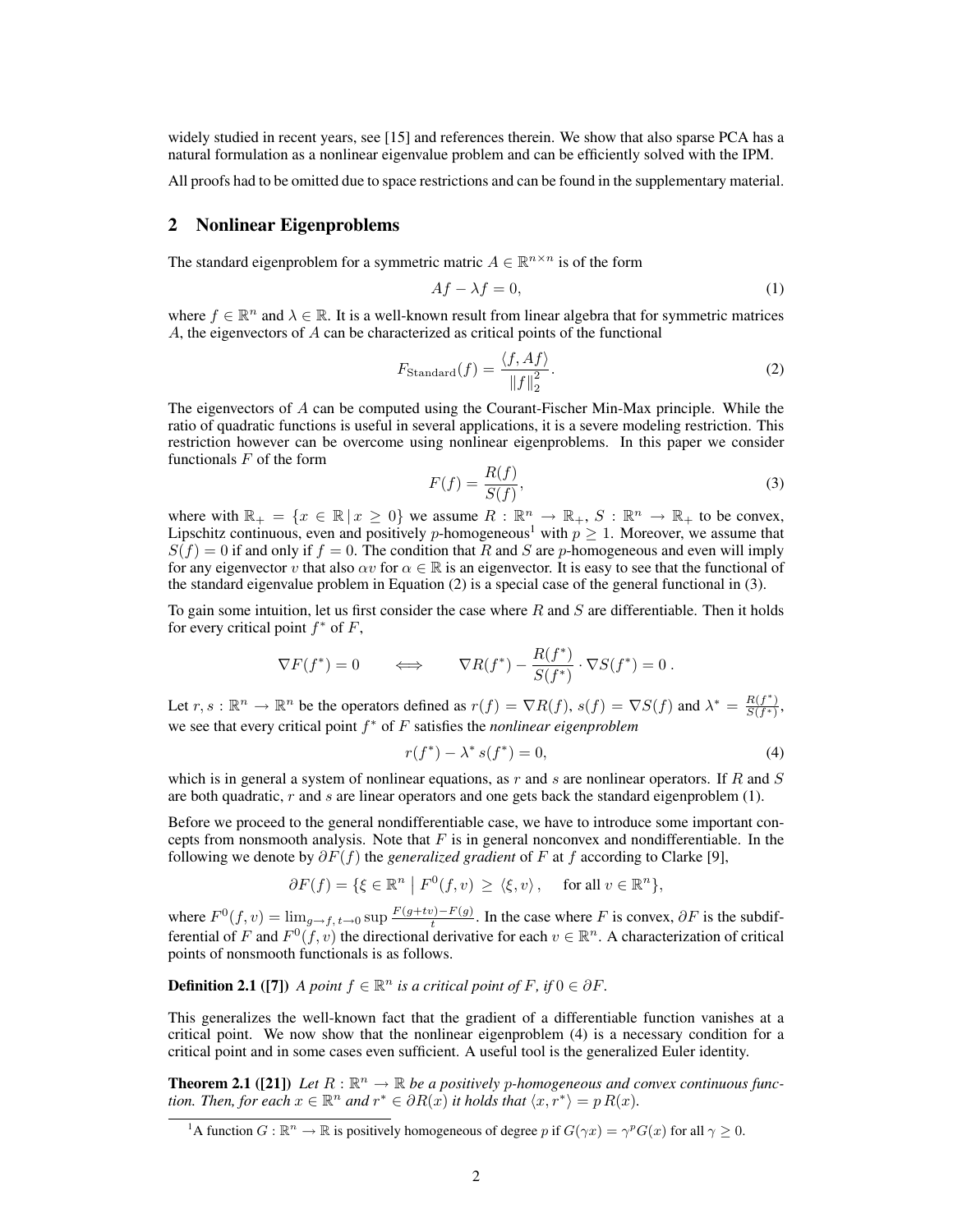The next theorem characterizes the relation between nonlinear eigenvectors and critical points of F.

Theorem 2.2 Suppose that R, S fulfill the stated conditions. Then a necessary condition for  $f^*$ *being a critical point of* F *is*

$$
0 \in \partial R(f^*) - \lambda^* \partial S(f^*), \qquad \text{where} \qquad \lambda^* = \frac{R(f^*)}{S(f^*)}. \tag{5}
$$

*If* S *is continuously differentiable at* f ∗ *, then this is also sufficient.*

Finally, the definition of the associated nonlinear operators in the nonsmooth case is a bit tricky as r and s can be set-valued. However, as we assume R and S to be Lipschitz, the set where R and S are nondifferentiable has measure zero and thus  $r$  and  $s$  are single-valued almost everywhere.

## 3 The inverse power method for nonlinear Eigenproblems

A standard technique to obtain the smallest eigenvalue of a positive semi-definite symmetric matrix A is the inverse power method [12]. Its main building block is the fact that the iterative scheme

$$
Af^{k+1} = f^k \tag{6}
$$

converges to the smallest eigenvector of  $A$ . Transforming  $(6)$  into the optimization problem

$$
f^{k+1} = \underset{u}{\arg\min} \frac{1}{2} \langle u, A u \rangle - \langle u, f^k \rangle \tag{7}
$$

is the motivation for the general IPM. The direct generalization tries to solve

$$
0 \in r(f^{k+1}) - s(f^k) \quad \text{or equivalently} \quad f^{k+1} = \arg\min_u R(u) - \langle u, s(f^k) \rangle, \tag{8}
$$

where  $r(f) \in \partial R(f)$  and  $s(f) \in \partial S(f)$ . For  $p > 1$  this leads directly to Algorithm 2, however for  $p = 1$  the direct generalization fails. In particular, the ball constraint has to be introduced in Algorithm 1 as the objective in the optimization problem (8) is otherwise unbounded from below. (Note that the 2-norm is only chosen for algorithmic convenience). Moreover, the introduction of  $\lambda_k$  in Algorithm 1 is necessary to guarantee descent whereas in Algorithm 2 it would just yield a rescaled solution of the problem in the inner loop (called inner problem in the following).

For both methods we show convergence to a solution of (4), which by Theorem 2.2 is a necessary condition for a critical point of  $F$  and often also sufficient. Interestingly, both applications are naturally formulated as 1-homogeneous problems so that we use in both cases Algorithm 1. Nevertheless, we state the second algorithm for completeness. Note that we cannot guarantee convergence to the smallest eigenvector even though our experiments suggest that we often do so. However, as the method is fast one can afford to run it multiple times with different initializations and use the eigenvector with smallest eigenvalue.

**Algorithm 1** Computing a nonlinear eigenvector for convex positively *p*-homogeneous functions R and S with  $p = 1$ 

1: **Initialization:**  $f^0$  = random with  $||f^0|| = 1$ ,  $\lambda^0 = F(f^0)$ 2: repeat 3:  $\hat{f}^{k+1} = \arg \min \{ R(u) - \lambda^k \langle u, s(f^k) \rangle \}$  where  $s(f^k) \in \partial S(f^k)$  $\|u\|_2 \leq 1$ 4:  $\lambda^{k+1} = R(f^{k+1})/S(f^{k+1})$ 5: **until**  $\frac{|\lambda^{k+1}-\lambda^k|}{\lambda^k}<\epsilon$ 6: **Output:** eigenvalue  $\lambda^{k+1}$  and eigenvector  $f^{k+1}$ .

The inner optimization problem is convex for both algorithms. In turns out that both for 1-spectral clustering and sparse PCA the inner problem can be solved very efficiently, for sparse PCA it has even a closed form solution. While we do not yet have results about convergence speed, empirical observation shows that one usually converges quite quickly to an eigenvector.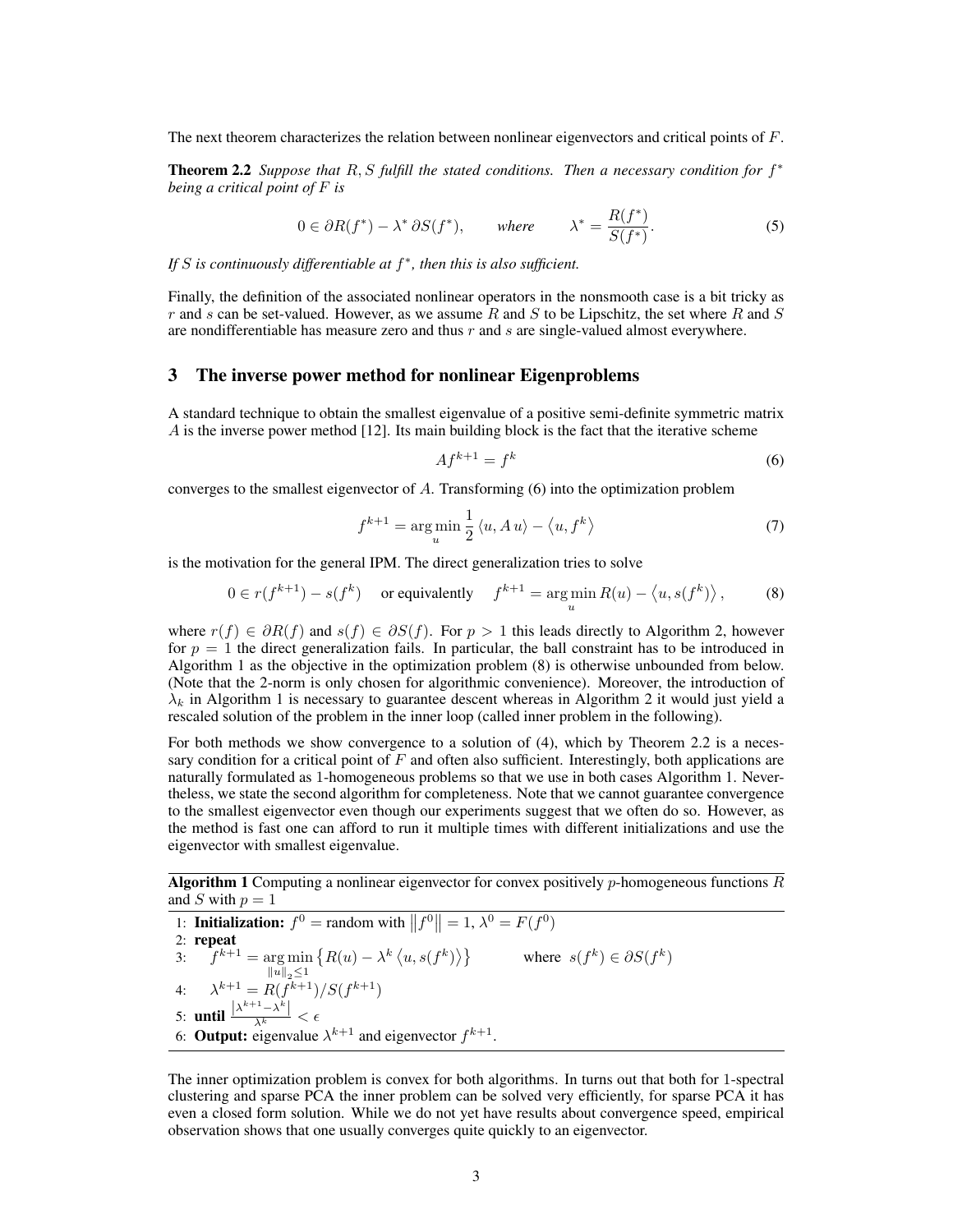**Algorithm 2** Computing a nonlinear eigenvector for convex positively  $p$ -homogeneous functions  $R$ and S with  $p > 1$ 

1: **Initialization:**  $f^0$  = random,  $\lambda^0 = F(f^0)$ 2: repeat 3:  $g^{k+1} = \arg \min \{ R(u) - \langle u, s(f^k) \rangle \}$  where  $s(f^k) \in \partial S(f^k)$ u 4:  $f^{k+1} = g^{k+1} / S(g^{k+1})^{1/p}$ 5:  $\lambda^{k+1} = R(f^{k+1})/S(f^{k+1})$ 6: **until**  $\frac{|\lambda^{k+1}-\lambda^k|}{\lambda^k}<\epsilon$ 7: **Output:** eigenvalue  $\lambda^{k+1}$  and eigenvector  $f^{k+1}$ .

To our best knowledge both suggested methods have not been considered before. In [4] they propose an inverse power method specially tailored towards the continuous p-Laplacian for  $p > 1$ , which can be seen as a special case of Algorithm 2. In [15] a generalized power method has been proposed which will be discussed in Section 5. Finally, both methods can be easily adapted to compute the largest nonlinear eigenvalue, which however we have to omit due to space constraints.

**Lemma 3.1** The sequences  $f^k$  produced by Alg. 1 and 2 satisfy  $F(f^k) > F(f^{k+1})$  for all  $k \geq 0$  or *the sequences terminate.*

Theorem 3.1 *The sequences*  $f<sup>k</sup>$  produced by Algorithms 1 and 2 converge to an eigenvector  $f<sup>*</sup>$ with eigenvalue  $\lambda^* \in [0, F(f^{\tilde{0}})]$  in the sense that it solves the nonlinear eigenproblem (5). If S is *continuously differentiable at*  $f^*$ , then  $F$  has a critical point at  $f^*$ .

**Practical implementation:** By the proof of Lemma 3.1, descent in  $F$  is not only guaranteed for the optimal solution of the inner problem, but for any vector  $u$  which has inner objective value  $\Phi_{f^k}(u) < 0 = \Phi_{f^k}(f^k)$  for Alg. 1 and  $\Psi_{f^k}(u) < \Psi_{f^k}(F(f^k)^{\frac{1}{1-p}} f^k)$  in the case of Alg. 2. This has two important practical implications. First, for the convergence of the IPM, it is sufficient to use a vector u satisfying the above conditions instead of the optimal solution of the inner problem. In particular, in an early stage where one is far away from the limit, it makes no sense to invest much effort to solve the inner problem accurately. Second, if the inner problem is solved by a descent method, a good initialization for the inner problem at step  $k + 1$  is given by  $f^k$  in the case of Alg. 1 and  $F(f^k)^{\frac{1}{1-p}} f^k$  in the case of Alg. 2 as descent in F is guaranteed after one step.

# 4 Application 1: 1-spectral clustering and Cheeger cuts

Spectral clustering is a graph-based clustering method (see [20] for an overview) based on a relaxation of the NP-hard problem of finding the optimal balanced cut of an undirected graph. The spectral relaxation has as its solution the second eigenvector of the graph Laplacian and the final partition is found by optimal thresholding. While usually spectral clustering is understood as relaxation of the so called ratio/normalized cut, it can be equally seen as relaxation of the ratio/normalized Cheeger cut, see [5]. Given a weighted undirected graph with vertex set  $V$  and weight matrix  $W$ , the ratio Cheeger cut (RCC) of a partition  $(C, \overline{C})$ , where  $C \subset V$  and  $\overline{C} = V \backslash C$ , is defined as

$$
\operatorname{RCC}(C, \overline{C}) := \frac{\operatorname{cut}(C, C)}{\min\{|C|, |\overline{C}|\}}, \quad \text{where} \quad \operatorname{cut}(A, B) = \sum_{i \in A, j \in B} w_{ij},
$$

where we assume in the following that the graph is connected. Due to limited space the normalized version is omitted, but the proposed IPM can be adapted to this case. In [5] we proposed  $p$ -spectral clustering, a generalization of spectral clustering based on the second eigenvector of the nonlinear graph p-Laplacian (the graph Laplacian is recovered for  $p = 2$ ). The main motivation was the relation between the optimal Cheeger cut  $h_{\text{RCC}} = \min_{C \subset V} \text{RCC}(C, \overline{C})$  and the Cheeger cut  $h_{\text{RCC}}^*$ obtained by optimal thresholding the second eigenvector of the  $p$ -Laplacian, see [5, 8],

$$
\forall p > 1,
$$
\n
$$
\frac{h_{\text{RCC}}}{\max_{i \in V} d_i} \leq \frac{h_{\text{RCC}}^*}{\max_{i \in V} d_i} \leq p \left( \frac{h_{\text{RCC}}}{\max_{i \in V} d_i} \right)^{\frac{1}{p}},
$$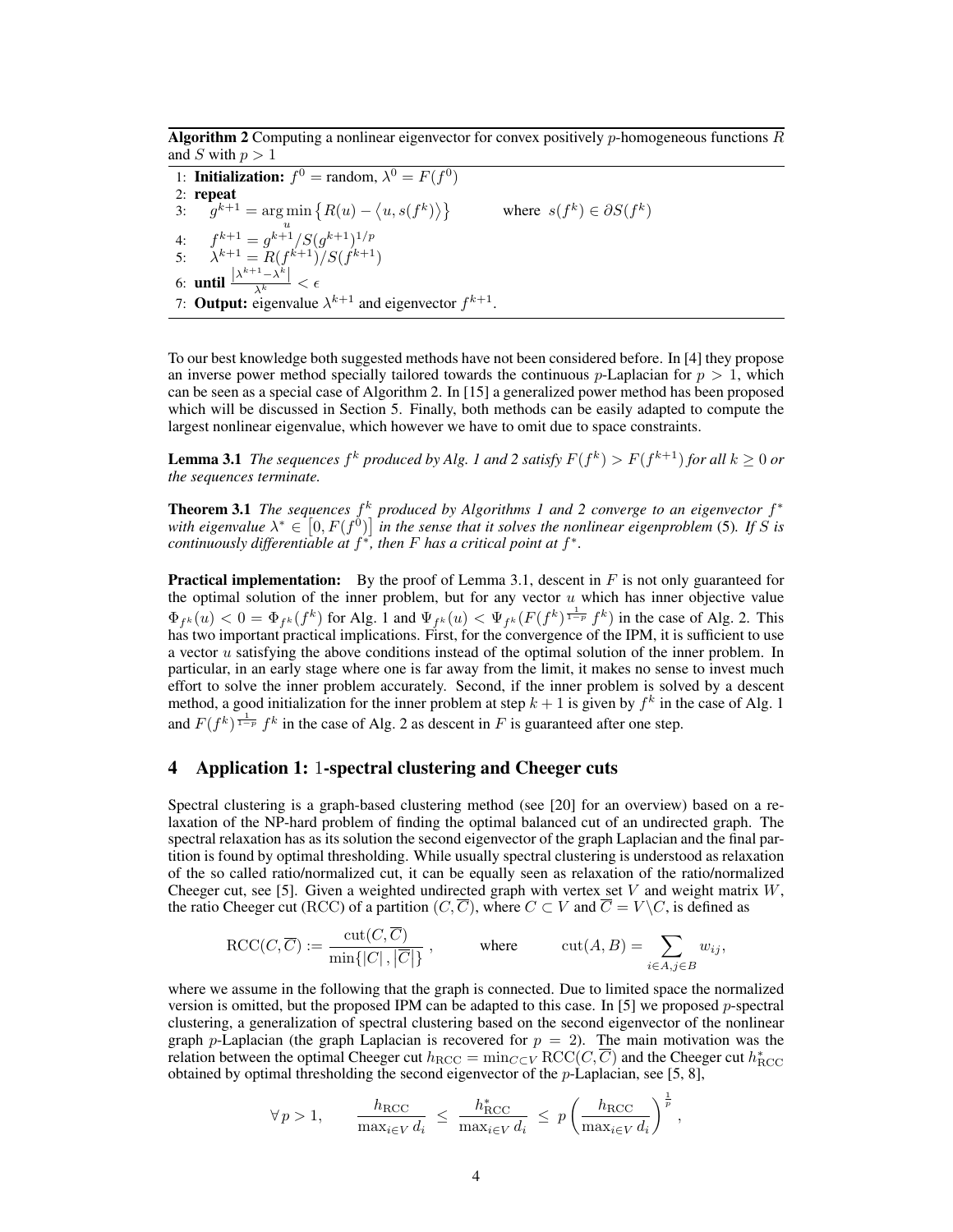where  $d_i = \sum_{i \in V} w_{ij}$  denotes the degree of vertex i. While the inequality is quite loose for spectral clustering ( $p = 2$ ), it becomes tight for  $p \to 1$ . Indeed in [5] much better cuts than standard spectral clustering were obtained, at the expense of higher runtime. In [19] the idea was taken up and they considered directly the variational characterization of the ratio Cheeger cut, see also [8],

$$
h_{\text{RCC}} = \min_{f \text{ nonconstant}} \frac{\frac{1}{2} \sum_{i,j=1}^{n} w_{ij} |f_i - f_j|}{\|f - \text{median}(f) \mathbf{1}\|_1} = \min_{f \text{ nonconstant}} \frac{\frac{1}{2} \sum_{i,j=1}^{n} w_{ij} |f_i - f_j|}{\|f\|_1} \quad (9)
$$

In [19] they proposed a minimization scheme based on the Split Bregman method [11]. Their method produces comparable cuts to the ones in [5], while being computationally much more efficient. However, they could not provide any convergence guarantee about their method.

In this paper we consider the functional associated to the 1-Laplacian  $\Delta_1$ ,

$$
F_1(f) = \frac{\frac{1}{2} \sum_{i,j=1}^n w_{ij} |f_i - f_j|}{\|f\|_1} = \frac{\langle f, \Delta_1 f \rangle}{\|f\|_1},\tag{10}
$$

where

$$
(\Delta_1 f)_i = \left\{ \sum_{j=1}^n w_{ij} u_{ij} \mid u_{ij} = -u_{ji}, u_{ij} \in \text{sign}(f_i - f_j) \right\} \text{ and } \text{sign}(x) = \left\{ \begin{array}{ll} -1, & x < 0, \\ [-1, 1], & x = 0, \\ 1, & x > 0. \end{array} \right.
$$

and study its associated nonlinear eigenproblem  $0 \in \Delta_1 f - \lambda \operatorname{sign}(f)$ .

Proposition 4.1 *Any non-constant eigenvector* f <sup>∗</sup> *of the* 1*-Laplacian has median zero. Moreover, let*  $\lambda_2$  *be the second eigenvalue of the* 1*-Laplacian, then if* G *is connected it holds*  $\lambda_2 = h_{\text{RCC}}$ *.* 

For the computation of the second eigenvector we have to modify the IPM which is discussed in the next section.

#### 4.1 Modification of the IPM for computing the second eigenvector of the 1-Laplacian

The direct minimization of (10) would be compatible with the IPM, but the global minimizer is the first eigenvector which is constant. For computing the second eigenvector note that, unlike in the case  $p = 2$ , we cannot simply project on the space orthogonal to the constant eigenvector, since mutual orthogonality of the eigenvectors does not hold in the nonlinear case.

Algorithm 3 is a modification of Algorithm 1 which computes a nonconstant eigenvector of the 1- Laplacian. The notation  $|f_+^{k+1}|, |f_-^{k+1}|$  and  $|f_0^{k+1}|$  refers to the cardinality of positive, negative and zero elements, respectively. Note that Algorithm 1 requires in each step the computation of *some* subgradient  $s(f^k) \in \partial S(f^k)$ , whereas in Algorithm 3 the subgradient  $v^k$  has to satisfy  $\langle v^k, \mathbf{1} \rangle = 0$ . This condition ensures that the inner objective is invariant under addition of a constant and thus not affected by the subtraction of the median. Opposite to [19] we can prove convergence to a nonconstant eigenvector of the 1-Laplacian. However, we cannot guarantee convergence to the *second* eigenvector. Thus we recommend to use multiple random initializations and use the result which achieves the best ratio Cheeger cut.

**Theorem 4.1** The sequence  $f^k$  produced by Algorithm 3 converges to an eigenvector  $f^*$  of the 1-Laplacian with eigenvalue  $\lambda^* \in [h_{\rm RCC}, F_1(f^0)]$ . Furthermore,  $F_1(f^k) > F_1(f^{k+1})$  for all  $k \geq 0$ *or the sequence terminates.*

## 4.2 Quality guarantee for 1-spectral clustering

Even though we cannot guarantee that we obtain the optimal ratio Cheeger cut, we can guarantee that 1-spectral clustering always leads to a ratio Cheeger cut at least as good as the one found by standard spectral clustering. Let  $(C_f^*, \overline{C_f^*})$  be the partition of V obtained by optimal thresholding of f, where  $C_f^* = \argmin_t \text{RCC}(C_f^t, \overline{C_f^t})$ , and for  $t \in \mathbb{R}$ ,  $C_f^t = \{i \in V \mid f_i > t\}$ . Furthermore,  $\mathbf{1}_C$ denotes the vector which is 1 on  $C$  and 0 else.

**Lemma 4.1** Let  $C, \overline{C}$  be a partitioning of the vertex set V, and assume that  $|C| \leq |\overline{C}|$ . Then for any vector  $f \in \mathbb{R}^n$  of the form  $f = \alpha \mathbf{1}_C$ , where  $\alpha \in \mathbb{R}$ , it holds that  $F_1(f) = \mathrm{RCC}(C, \overline{C})$ .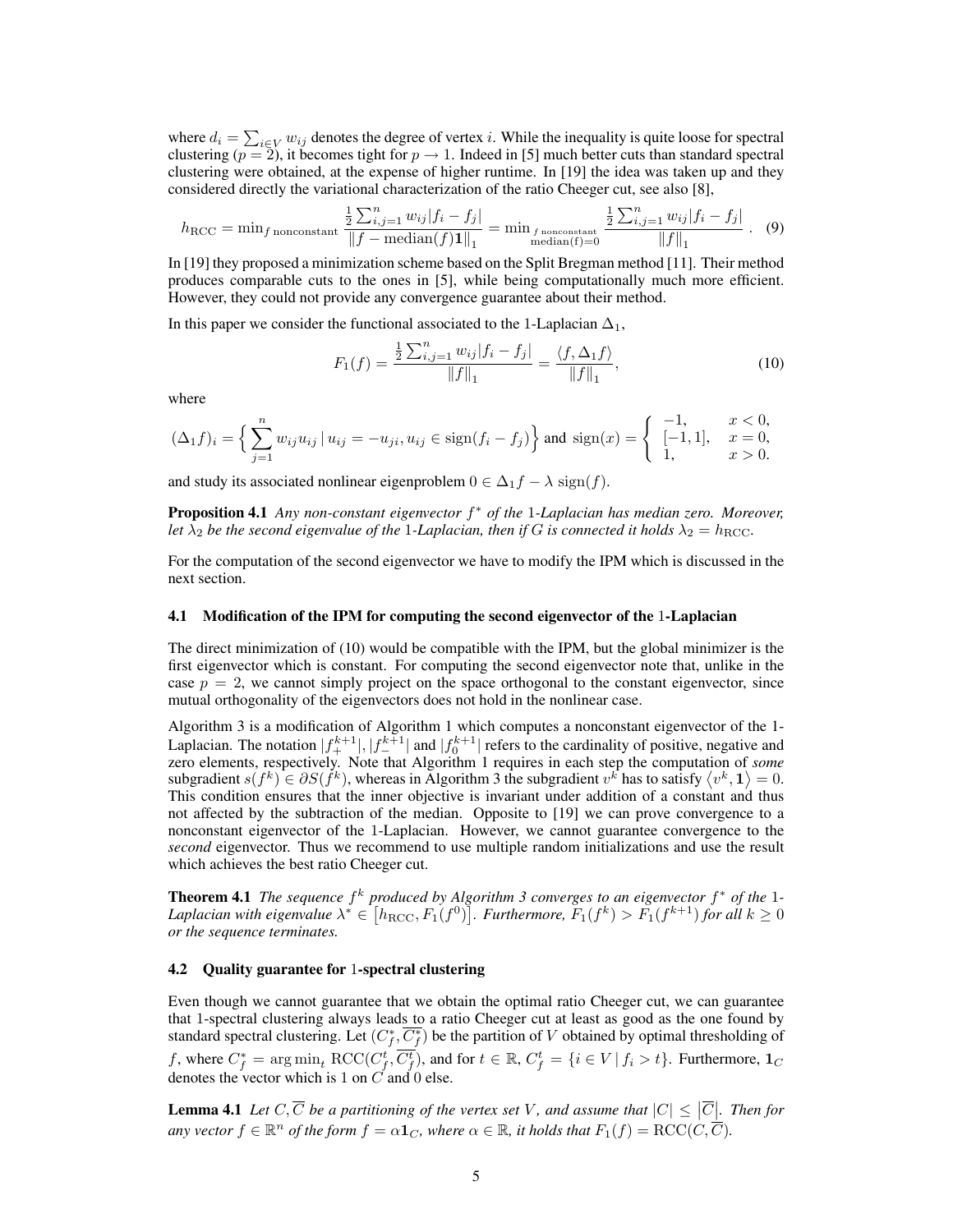Algorithm 3 Computing a nonconstant 1-eigenvector of the graph 1-Laplacian

1: Input: weight matrix W 2. Initialization: nonconstant  $f^0$  with  $\text{median}(f^0) = 0$  and  $||f^0||_1 = 1$ , accuracy  $\epsilon$ 3: repeat 4:  $g^{k+1} = \arg \min$  $||f||_2^2 \leq 1$  $\left\{\frac{1}{2}\sum_{i,j=1}^n w_{ij} |f_i - f_j| - \lambda^k \left\langle f, v^k \right\rangle \right\}$ 5:  $f^{k+1} = g^{k+1}$  – median  $(g^{k+1})$ 6:  $v_i^{k+1} =$  $\int$  sign $(f_i^{k+1})$ , if  $f_i^{k+1} \neq 0$ ,  $-\frac{|f_+^{k+1}|-|f_-^{k+1}|}{-F_+^{k+1}+...}$  $\int_{|f_0^{k+1}|}^{f_{k+1}|}$ , if  $f_i^{k+1} = 0$ . 7:  $\lambda^{k+1} = F_1(f^{k+1})$ 8: **until**  $\frac{|\lambda^{k+1}-\lambda^k|}{\lambda^k}<\epsilon$ 

**Lemma 4.2** Let  $f \in \mathbb{R}^n$  with  $\text{median}(f) = 0$ , and  $C = \arg \min\{|C_f^*|, |\overline{C_f^*}| \}$ . Then the vector  $f^* = \mathbf{1}_C$  *satisfies*  $F_1(f) \ge F_1(f^*).$ 

Theorem 4.2 *Let* u *denote the second eigenvector of the standard graph Laplacian, and f denote the result of Algorithm 3 after initializing with the vector*  $\frac{1}{|C|}$ **1***c*, where  $C = \arg \min\{|C_u^*|, |\overline{C_u^*}| \}.$ *Then*  $\mathrm{RCC}(C^*_u, \overline{C^*_u}) \ge \mathrm{RCC}(C^*_f, \overline{C^*_f}).$ 

#### 4.3 Solution of the inner problem

The inner problem is convex, thus a solution can be computed by any standard method for solving convex nonsmooth programs, e.g. subgradient methods [3]. However, in this particular case we can exploit the structure of the problem and use the equivalent dual formulation of the inner problem.

**Lemma 4.3** Let  $E \subset V \times V$  denote the set of edges and  $A : \mathbb{R}^E \to \mathbb{R}^V$  be defined as  $(A\alpha)_i =$  $\sum_{j \, | \, (i,j) \in E} w_{ij} \alpha_{ij}$ *. The inner problem is equivalent to* 

$$
\min_{\{\alpha \in \mathbb{R}^E \,|\, \|\alpha\|_{\infty} \leq 1, \, \alpha_{ij} = -\alpha_{ji}\}} \Psi(\alpha) := \left\|A\alpha - F(f^k)v^k\right\|_2^2.
$$

*The Lipschitz constant of the gradient of*  $\Psi$  *is upper bounded by*  $2 \max_{r} \sum_{s=1}^{n} w_{rs}^2$ .

Compared to the primal problem, the objective of the dual problem is smooth. Moreover, it can be efficiently solved using FISTA ([2]), a two-step subgradient method with guaranteed convergence rate  $O(\frac{1}{k^2})$  where k is the number of steps. The only input of FISTA is an upper bound on the Lipschitz constant of the gradient of the objective. FISTA provides a good solution in a few steps which guarantees descent in functional (9) and thus makes the modified IPM very fast. The implementation can be found in the supplementary material.

# 5 Application 2: Sparse PCA

Principal Component Analysis (PCA) is a standard technique for dimensionality reduction and data analysis [13]. PCA finds the k-dimensional subspace of maximal variance in the data. For  $k = 1$ , given a data matrix  $X \in \mathbb{R}^{n \times p}$  where each column has mean 0, in PCA one computes

$$
f^* = \underset{f \in \mathbb{R}^p}{\arg \max} \frac{\langle f, X^T X f \rangle}{\|f\|_2^2}, \qquad (11)
$$

where the maximizer  $f^*$  is the largest eigenvector of the covariance matrix  $\Sigma = X^T X \in \mathbb{R}^{p \times p}$ . The interpretation of the PCA component  $f^*$  is difficult as usually all components are nonzero. In sparse PCA one wants to get a small number of features which still capture most of the variance. For instance, in the case of gene expression data one would like the principal components to consist only of a few significant genes, making it easy to interpret by a human. Thus one needs to enforce sparsity of the PCA component, which yields a trade-off between explained variance and sparsity.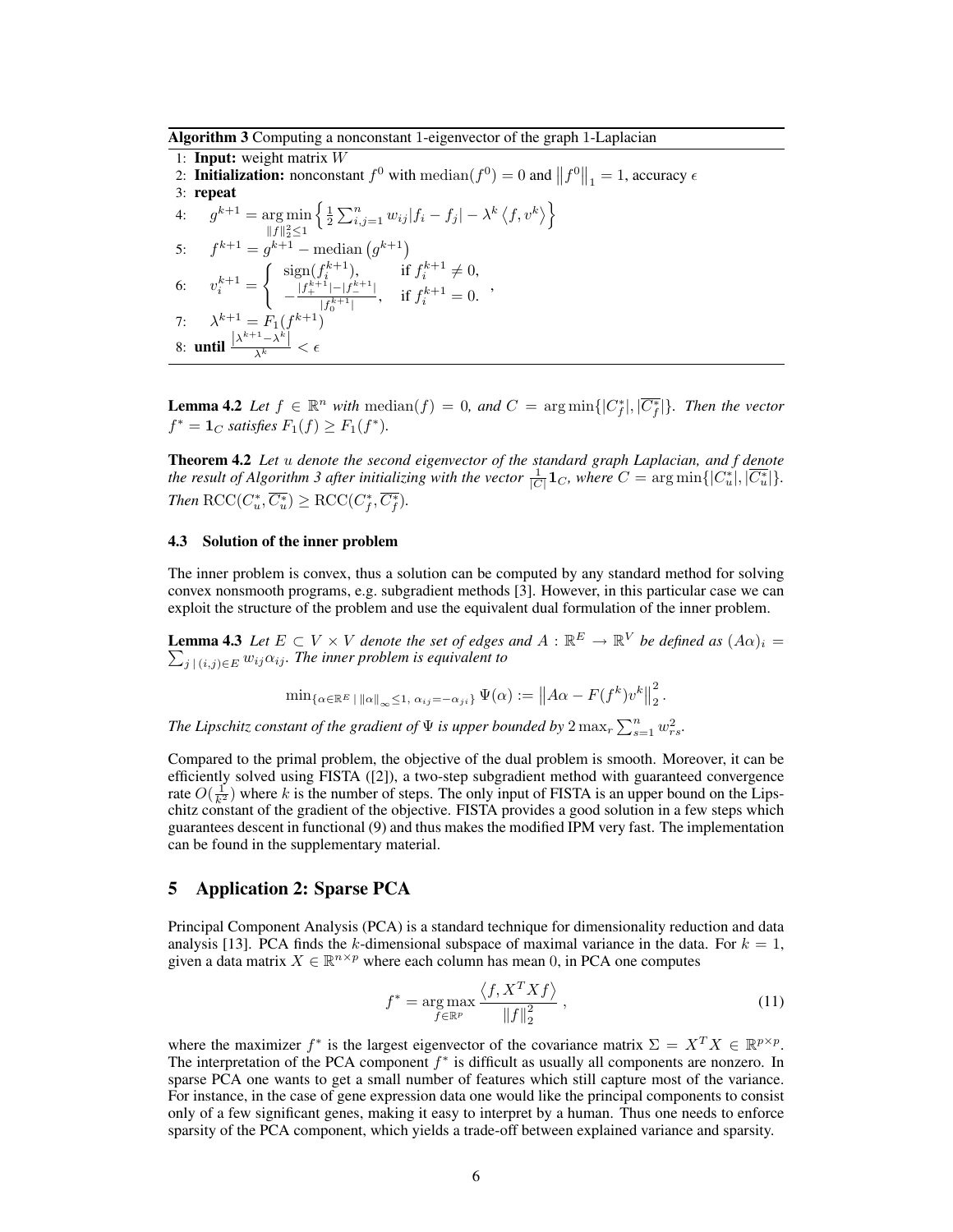While standard PCA leads to an eigenproblem, adding a constraint on the cardinality, i.e. the number of nonzero coefficients, makes the problem NP-hard. The first approaches performed simple thresholding of the principal components which was shown to be misleading [6]. Since then several methods have been proposed, mainly based on penalizing the  $L_1$  norm of the principal components, including SCoTLASS [14] and SPCA [22]. D'Aspremont et al. [10] focused on the  $L_0$ -constrained formulation and proposed a greedy algorithm to compute a full set of good candidate solutions up to a specified target sparsity, and derived sufficient conditions for a vector to be globally optimal. Moghaddam et al. [16] used branch and bound to compute optimal solutions for small problem instances. Other approaches include D.C. [18] and EM-based methods [17]. Recently, Journee et al. [15] proposed two single unit (computation of one component only) and two block (simultaneous computation of multiple components) methods based on  $L_0$ -penalization and  $L_1$ -penalization.

Problem (11) is equivalent to

$$
f^* = \underset{f \in \mathbb{R}^p}{\arg \min} \frac{\|f\|_2^2}{\langle f, \Sigma f \rangle} = \underset{f \in \mathbb{R}^p}{\arg \min} \frac{\|f\|_2}{\|Xf\|_2} \; .
$$

In order to enforce sparsity we use instead of the  $L_2$ -norm a convex combination of an  $L_1$  norm and  $L_2$  norm in the enumerator, which yields the functional

$$
F(f) = \frac{(1 - \alpha) \|f\|_2 + \alpha \|f\|_1}{\|Xf\|_2},\tag{12}
$$

with sparsity controlling parameter  $\alpha \in [0, 1]$ . Standard PCA is recovered for  $\alpha = 0$ , whereas  $\alpha = 1$ yields the sparsest non-trivial solution: the component with the maximal variance. One easily sees that the formulation (12) fits in our general framework, as both enumerator and denominator are 1-homogeneous functions. The inner problem of the IPM becomes

$$
g^{k+1} = \underset{\|f\|_2 \le 1}{\arg \min} (1 - \alpha) \|f\|_2 + \alpha \|f\|_1 - \lambda^k \left\langle f, \mu^k \right\rangle, \quad \text{where} \quad \mu^k = \frac{\sum f^k}{\sqrt{\left\langle f^k, \Sigma f^k \right\rangle}}. \tag{13}
$$

This problem has a closed form solution. In the following we use the notation  $x_+ = \max\{0, x\}$ .

Lemma 5.1 *The convex optimization problem* (13) *has the analytical solution*

$$
g_i^{k+1} = \frac{1}{s} \operatorname{sign}(\mu_i^k) \left(\lambda^k \left| \mu_i^k \right| - \alpha \right)_+, \quad \text{where} \quad s = \sqrt{\sum_{i=1}^n (\lambda^k | \mu_i^k | - \alpha)_+^2} \; .
$$

As s is just a scaling factor, we can omit it and obtain the simple and efficient scheme to compute sparse principal components shown in Algorithm 4. While the derivation is quite different from [15], the resulting algorithms are very similar. The subtle difference is that in our formulation the thresholding parameter of the inner problem depends on the current eigenvalue estimate whereas it is fixed in [15]. Empirically, this leads to the fact that we need slightly less iterations to converge.

#### Algorithm 4 Sparse PCA

1: Input: data matrix X, sparsity controlling parameter  $\alpha$ , accuracy  $\epsilon$ 2: Initialization:  $f^0$  = random with  $S(f^k) = 1, \lambda^0 = F(f^k)$ 3: repeat 4:  $g_i^{k+1} = \text{sign}(\mu_i^k) (\lambda^k |\mu_i^k| - \alpha)_+,$ 5:  $f^{k+1} = \frac{g^{k+1}}{\|X_g\|^{k+1}}$  $||Xg^{k+1}||_2$ 6:  $\lambda^{k+1} = (1 - \alpha) \|f^{k+1}\|_2 + \alpha \|f^{k+1}\|_1$ 7:  $\mu^{k+1} = \frac{\sum f^{k+1}}{\|X\|^{k+1}}$  $||Xf^{k+1}||_2$ 8: **until**  $\frac{|\lambda^{k+1}-\lambda^k|}{\lambda^k}<\epsilon$ 

### 6 Experiments

1-Spectral Clustering: We compare our IPM with the total variation (TV) based algorithm by [19], p-spectral clustering with  $p = 1.1$  [5] as well as standard spectral clustering with optimal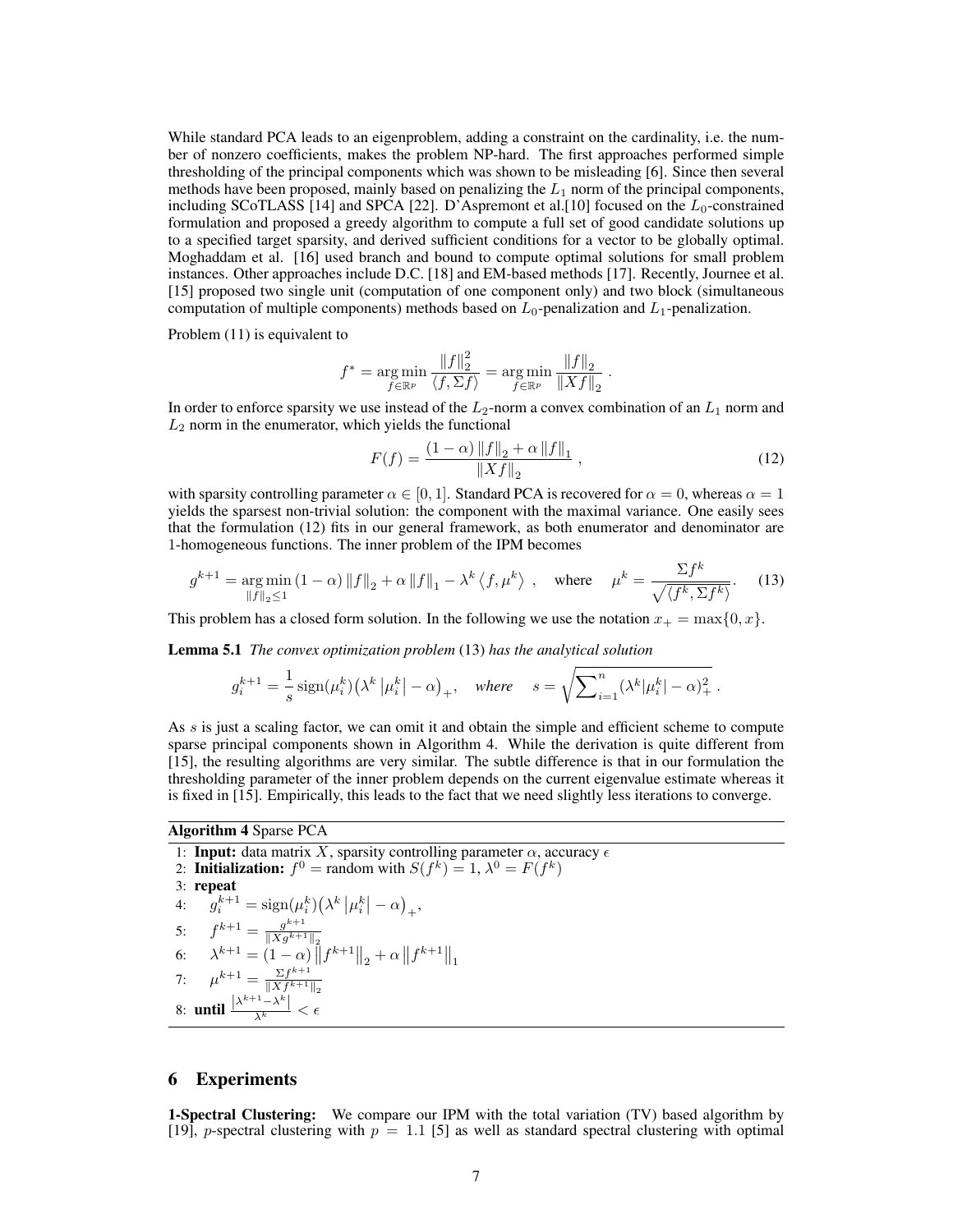thresholding the second eigenvector of the graph Laplacian  $(p = 2)$ . The graph and the two-moons dataset is constructed as in [5]. The following table shows the average ratio Cheeger cut (RCC) and error (classification as in [5]) for 100 draws of a two-moons dataset with 2000 points. In the case of the IPM, we use the best result of 10 runs with random initializations and one run initialized with the second eigenvector of the unnormalized graph Laplacian. For [19] we initialize once with the second eigenvector of the normalized graph Laplacian as proposed in [19] and 10 times randomly. IPM and the TV-based method yield similar results, slightly better than 1.1-spectral and clearly outperforming standard spectral clustering. In terms of runtime, IPM and [19] are on the same level.



Figure 1: Left and middle: Second eigenvector of the 1-Laplacian and 2-Laplacian, respectively. Right: Relative Variance (relative to maximal possible variance) versus number of non-zero components for the three datasets Lung2, GCM and Prostate1.

Next we perform unnormalized 1-spectral clustering on the full USPS and MNIST-datasets (9298 resp. 70000 points). As clustering criterion we use the multicut version of RCut, given as

$$
\text{RCut}(C_1,\ldots,C_K)=\sum_{i=1}^K\frac{\text{cut}(C_i,\overline{C_i})}{|C_i|}.
$$

We successively subdivide clusters until the desired number of clusters  $(K = 10)$  is reached. In each substep the eigenvector obtained on the subgraph is thresholded such that the multi-cut criterion is minimized. This recursive partitioning scheme is used for all methods. As in the previous experiment, we perform one run initialized with the thresholded second eigenvector of the unnormalized graph Laplacian in the case of the IPM and with the second eigenvector of the normalized graph Laplacian in the case of [19]. In both cases we add 100 runs with random initializations. The next table shows the obtained RCut and errors.

|              |       | <b>Inverse Power Method</b> | $S.\&B.$ [19] | 1.1-spectral $[5]$ | Standard spectral |
|--------------|-------|-----------------------------|---------------|--------------------|-------------------|
| <b>MNIST</b> | Rcut  | 0.1507                      | 0.1545        | 0.1529             | 0.2252            |
|              | Error | 0.1244                      | 0.1318        | 0.1293             | 0.1883            |
| USPS         | Rcut  | 0.6661                      | 0.6663        | 0.6676             | 0.8180            |
|              | Error | 0.1349                      | 0.1309        | 0.1308             | 0.1686            |

Again the three nonlinear eigenvector methods clearly outperform standard spectral clustering. Note that our method requires additional effort (100 runs) but we get better results. For both datasets our method achieves the best RCut. However, if one wants to do only a single run, by Theorem 4.2 for bi-partitions one achieves a cut at least as good as the one of standard spectral clustering if one initializes with the thresholded 2nd eigenvector of the 2-Laplacian.

Sparse PCA: We evaluate our IPM for sparse PCA on gene expression datasets obtained from [1]. We compare with two recent algorithms: the  $L_1$  based single-unit power algorithm of [15] as well as the EM-based algorithm in [17]. For all considered datasets, the three methods achieve very similar performance in terms of the tradeoff between explained variance and sparsity of the solution, see Fig.1 (Right). In fact the results are so similar that for each dataset, the plots of all three methods coincide in one line. In [15] it also has been observed that the best state-of-the-art algorithms produce the same trade-off curve if one uses the same initialization strategy.

Acknowledgments: This work has been supported by the Excellence Cluster on Multimodal Computing and Interaction at Saarland University.